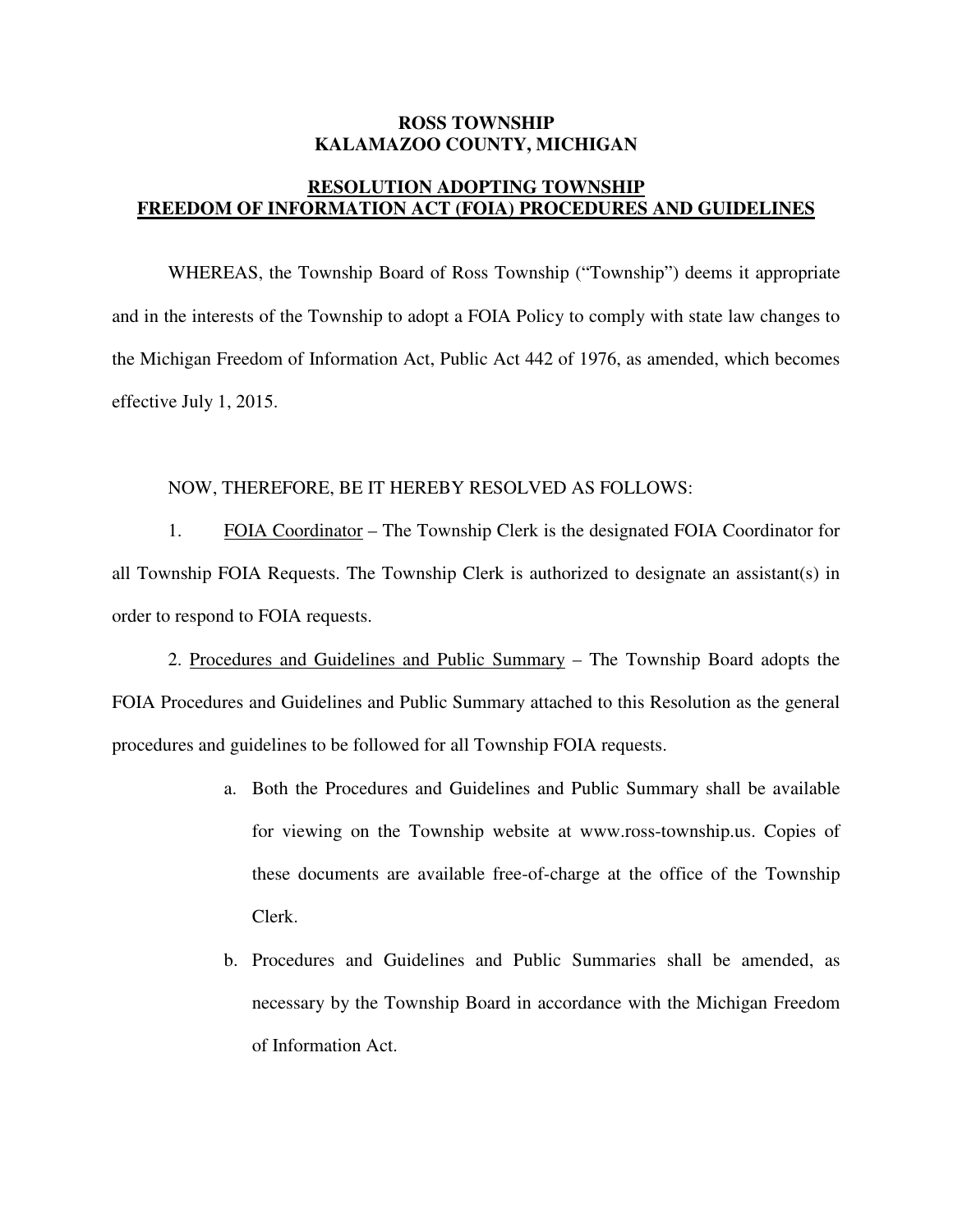c. FOIA Forms - The Township Board adopts the attached FOIA forms to be

utilized in connection with FOIA requests made to the Township:

- 1. Request for Public Records Form
- 2. Waiver of Fee Form
- 3. FOIA Extension Form
- 4. Detailed Cost Itemization Form
- 5. Notice of Denial of FOIA Request Form
- 6. FOIA Appeal Form Denial of Records
- 7. FOIA Appeal Form Excessive Fee
- 8. FOIA Appeal Extension Form
- 9. FOIA Appeal Determination Denial of Records
- 10. FOIA Appeal Determination Excessive Fee
- 11. Certification Form

 d. Form Availability - The FOIA forms shall be available for viewing on the Township website at www.ross-township.us. Copies of FOIA forms to be utilized by the public shall be available free-of-charge at the office of the Township Clerk.

e. Form Amendment - The FOIA forms shall be amended as necessary by the

 FOIA Coordinator in accordance with the Michigan Freedom of Information Act, as amended.

 f. Appeals – Appeals of both denials and excessive fees may be made to the Township Board. Appeals must be in writing and must contain the word "Appeal" along with the reasons for the appeal.

 g. Record Retention - All FOIA requests, responses, and records shall be retained by the FOIA Coordinator for a minimum of one year.

 3. All resolutions or parts of resolutions in conflict with this Resolution are hereby repealed.

4. This Resolution shall take effect July 1, 2015.